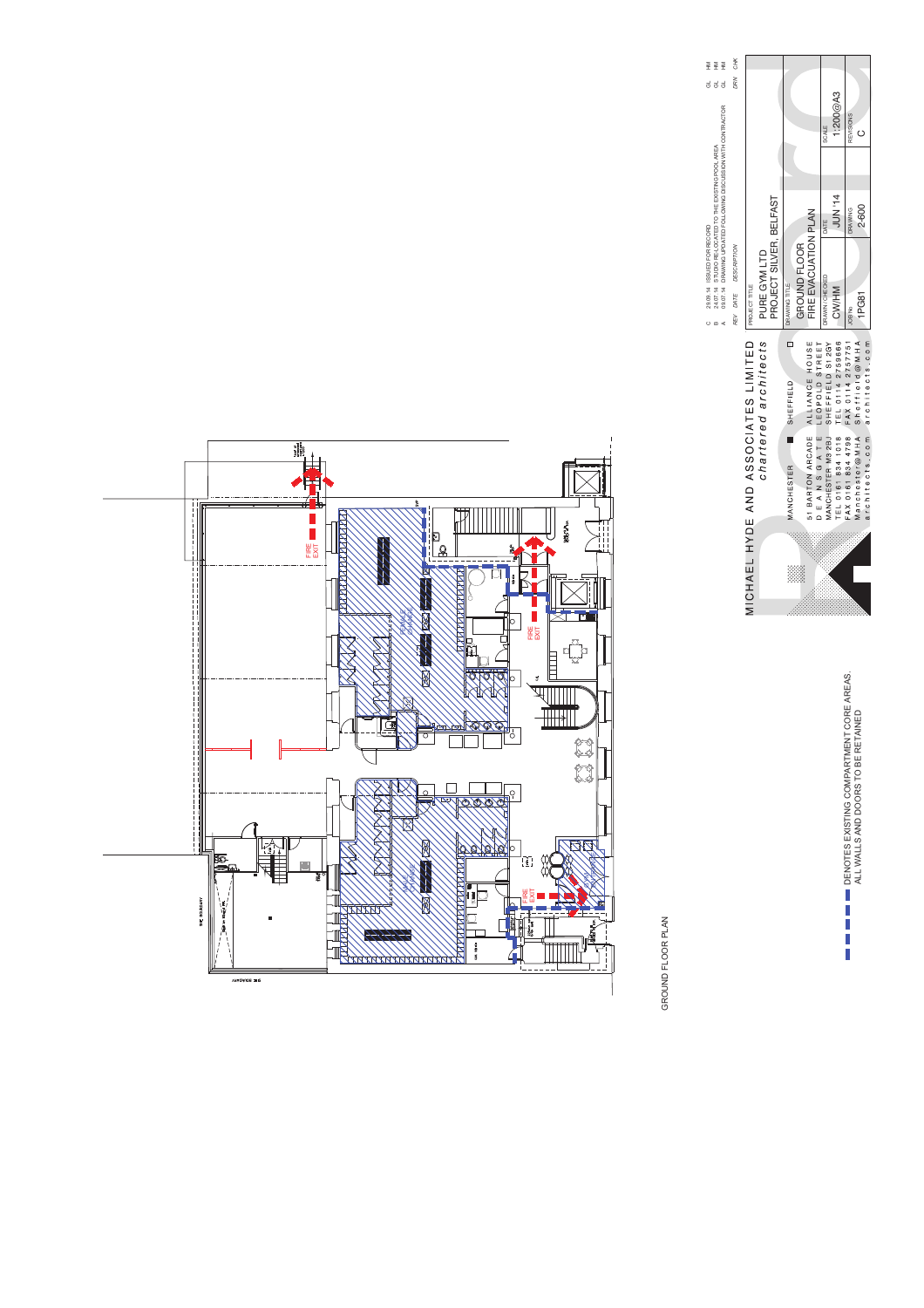| CHK                            |                                     |                                         |                                                                 |                                                                                                                                                                                                                |  |  |  |  |
|--------------------------------|-------------------------------------|-----------------------------------------|-----------------------------------------------------------------|----------------------------------------------------------------------------------------------------------------------------------------------------------------------------------------------------------------|--|--|--|--|
| DRN                            |                                     |                                         |                                                                 | 1:200 $@A3$<br><b>REVISIONS</b><br>SCALE                                                                                                                                                                       |  |  |  |  |
|                                |                                     |                                         |                                                                 | <b>PLINN-14</b><br>2-601<br><b>DRAWING</b><br>DATE                                                                                                                                                             |  |  |  |  |
| <b>DESCRIPTION</b><br>REV DATE | <b>PROJECT TITLE</b>                | PROJECT SILVER, BELFAST<br>PURE GYM LTD | FIRE EVACUATION PLAN<br>FIRST FLOOR<br>DRAWING TITLE            | DRAWN / CHECKED<br>CW/HM<br>1PG81<br>JOB <sub>No</sub>                                                                                                                                                         |  |  |  |  |
|                                | MICHAEL HYDE AND ASSOCIATES LIMITED | chartered architects                    | ó<br>51 BARTON ARCADE ALLIANCE HOUSE<br>SHEFFIELD<br>MANCHESTER | TEL 0161 834 1018 TEL 0114 2759666<br>FAX 0161 834 4798 FAX 0114 2757751<br>architects.com architects.com<br>Sheffield@MHA<br>MANCHESTER M3 2BJ SHEFFIELD S1 2GY<br>DEANSGATE LEOPOLD STREET<br>Manchester@MHA |  |  |  |  |
|                                |                                     |                                         |                                                                 |                                                                                                                                                                                                                |  |  |  |  |

C 29.09.14 ISSUED FOR RECORD

 $0 \neq 0$ 

B 24.07.14 DRAWING UPDATED FOLLOWING COMMENTS FROM THE CLIENT CW HM A 09.07.14 DRAWING UPDATED FOLLOWING DISCUSSION WITH CONTRACTOR GL HM

28.08.14 ISSUED FOR RECORD<br>24.07.14 DRAWING UPDATED FOLLOWING COMMENTS FROM THE CLIENT<br>08.07.14 DRAWING UPDATED FOLLOWING DISCUSSION WITH CONTRACTOR

 $\begin{aligned} \Xi \quad \Xi \quad \Xi \\ \Xi \quad \Xi \quad \Xi \\ \Xi \quad \Xi \quad \Xi \end{aligned}$ 

 $\begin{tabular}{ll} \hline \hline \multicolumn{3}{l}{\multicolumn{2}{l}{\multicolumn{2}{l}{\multicolumn{2}{l}{\multicolumn{2}{l}{\multicolumn{2}{l}{\multicolumn{2}{l}{\multicolumn{2}{l}{\multicolumn{2}{l}{\multicolumn{2}{l}{\multicolumn{2}{l}{\multicolumn{2}{l}{\multicolumn{2}{l}{\multicolumn{2}{l}{\multicolumn{2}{l}{\multicolumn{2}{l}{\multicolumn{2}{l}{\multicolumn{2}{l}{\multicolumn{2}{l}{\multicolumn{2}{l}{\multicolumn{2}{l}{\multicolumn{2}{l}{\multicolumn{2}{l$ DENOTES EXISTING COMPARTMENT CORE AREAS. ALL WALLS AND DOORS TO BE RETAINED



FIRST FLOOR PLAN FIRST FLOOR PLAN